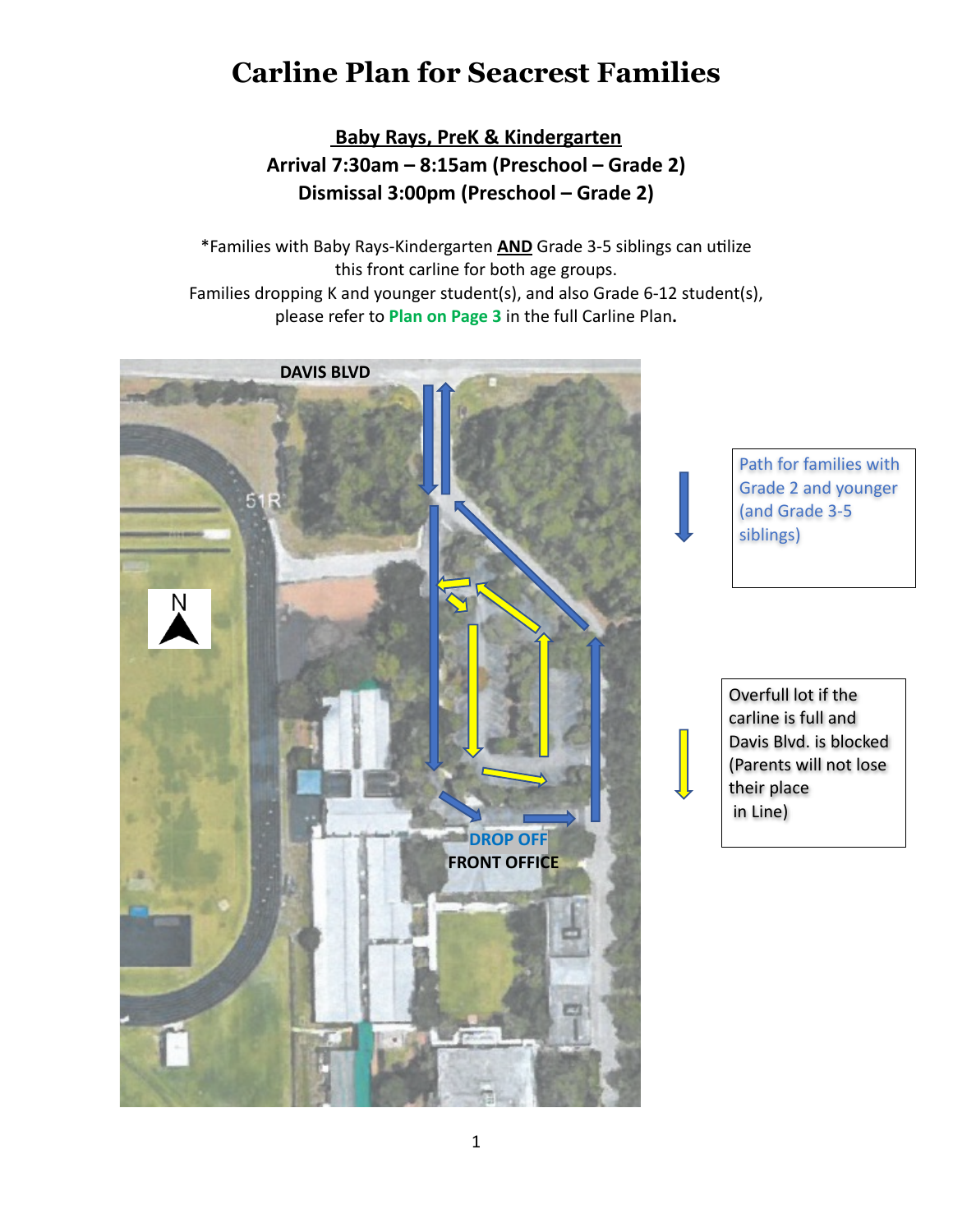**Grade 3 to Grade 8 Carline** (Enter off Davis Blvd/Exit at County Barn Rd)

**Grades 3-5** Arrival: 7:45am – 8:15am | Dismissal 3:00pm **Grades 6-8** Arrival: 7:30am – 8:00am | Dismissal 3:15pm **Grades 9-12** Arrival: 7:45am – 8:00am | Dismissal 3:00pm

\*For Kindergarten and younger student(s) **AND** Grades 3-5, please refer to **Plan on Page 1.** For Kindergarten and younger student(s) **AND** Grades 6-12, please refer to **Plan on Page 3.**

## **DAVIS BLVD**

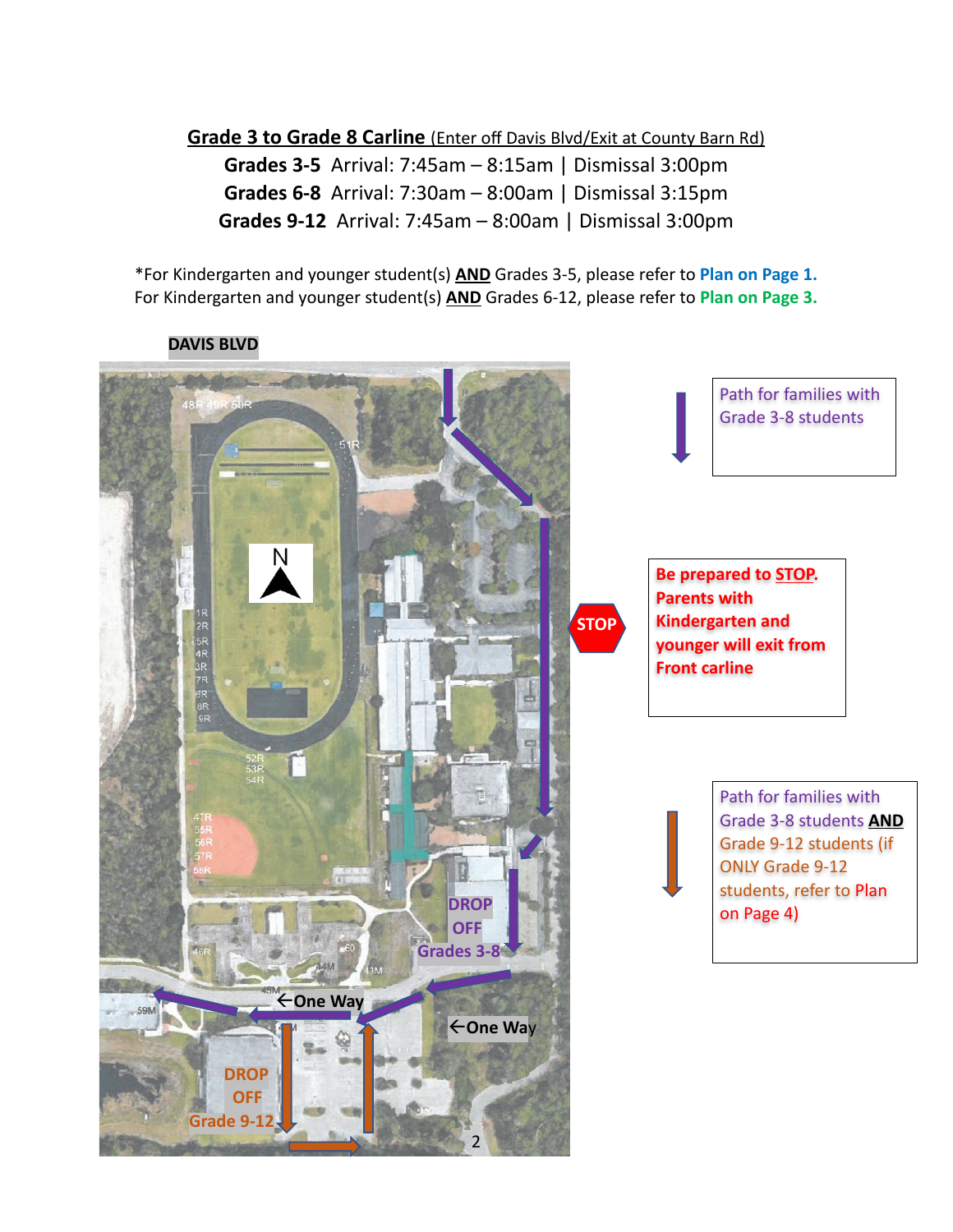**Baby Rays - Kindergarten AND Grade 6-12 Students**

**Baby Ray-K** Arrival: 7:30am – 8:15am | Dismissal 3:00pm (PS-2) **Grades 3-8** Arrival: 7:30am – 8:00am | Dismissal 3:15pm **Grades 9-12** Arrival: 7:45am – 8:00am | Dismissal 3:00pm

\*If only Grade 9-12 student(s), please refer to **Plan on Page 4.**